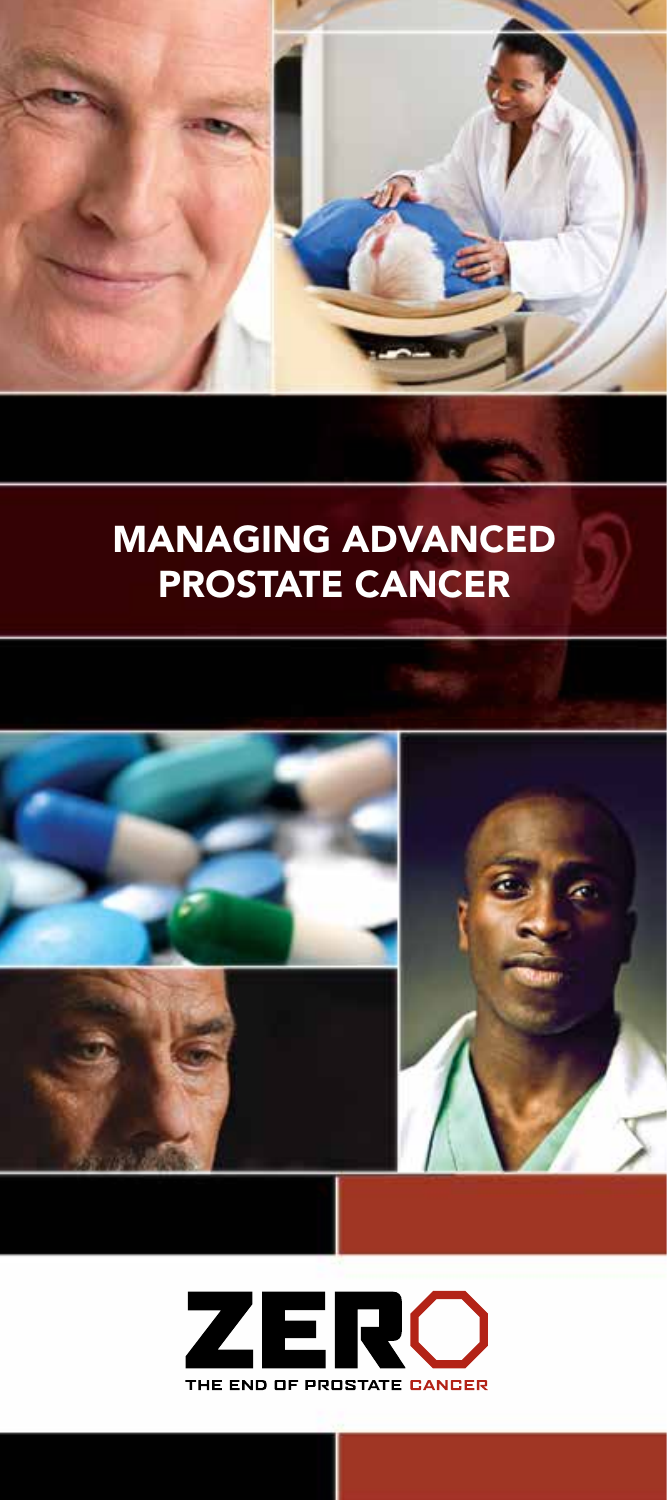

## WHAT IS ADVANCED PROSTATE CANCER?

Whether you've been living with prostate cancer for years or are newly diagnosed, you have advanced prostate cancer if:

- 1. The prostate cancer cells have spread outside the capsule of the prostate gland to the tissue around the prostate, but not the lymph nodes (Stage III: localized advanced prostate cancer).
- 2. The prostate cancer cells have spread to the lymph nodes and/or organs and tissue distant from the prostate such as bones, liver, or lungs (Stage IV: metastatic prostate cancer).
- 3. Your prostate-specific antigen (PSA) level has risen at least three consecutive times after completion of primary treatment or while on androgen deprivation therapy or hormone reduction. At this point, the disease becomes castration-resistant.

## This brochure focuses primarily on Stage IV and castration-resistant prostate cancer.

#### *ADVANCED PROSTATE CANCER*

## DETERMINING YOUR DISEASE STATE

There is no cure for Stage IV prostate cancer. But there is hope, as many men are able to effectively manage the disease through treatments that were not available even ten years ago. Through these options, a patient is able to slow the progression and sometimes halt the growth of the cancer. Currently, doctors use the PSA and other tests to guage the progression of advanced disease.

An important and typical sign of advanced disease is a rapid rise in PSA level over a short period of time following initial treatment, such as a radical prostatectomy or radiation therapy. Be sure to discuss this with your doctor, because there are other circumstances that may cause a temporary escalation in PSA levels. Your doctor should also evaluate your testosterone level, as testosterone acts as an accelerant to prostate cancer.

In addition to monitoring blood test results, it's critical to know to what locations the cancer has spread or "metastasized". In recent years, researchers have made great advances in body imaging to detect prostate cancer. Talk to your doctor about your options for imaging as some may be more effective than others. Depending on the situation, your insurance may cover some imaging options, but may not cover other emerging methods.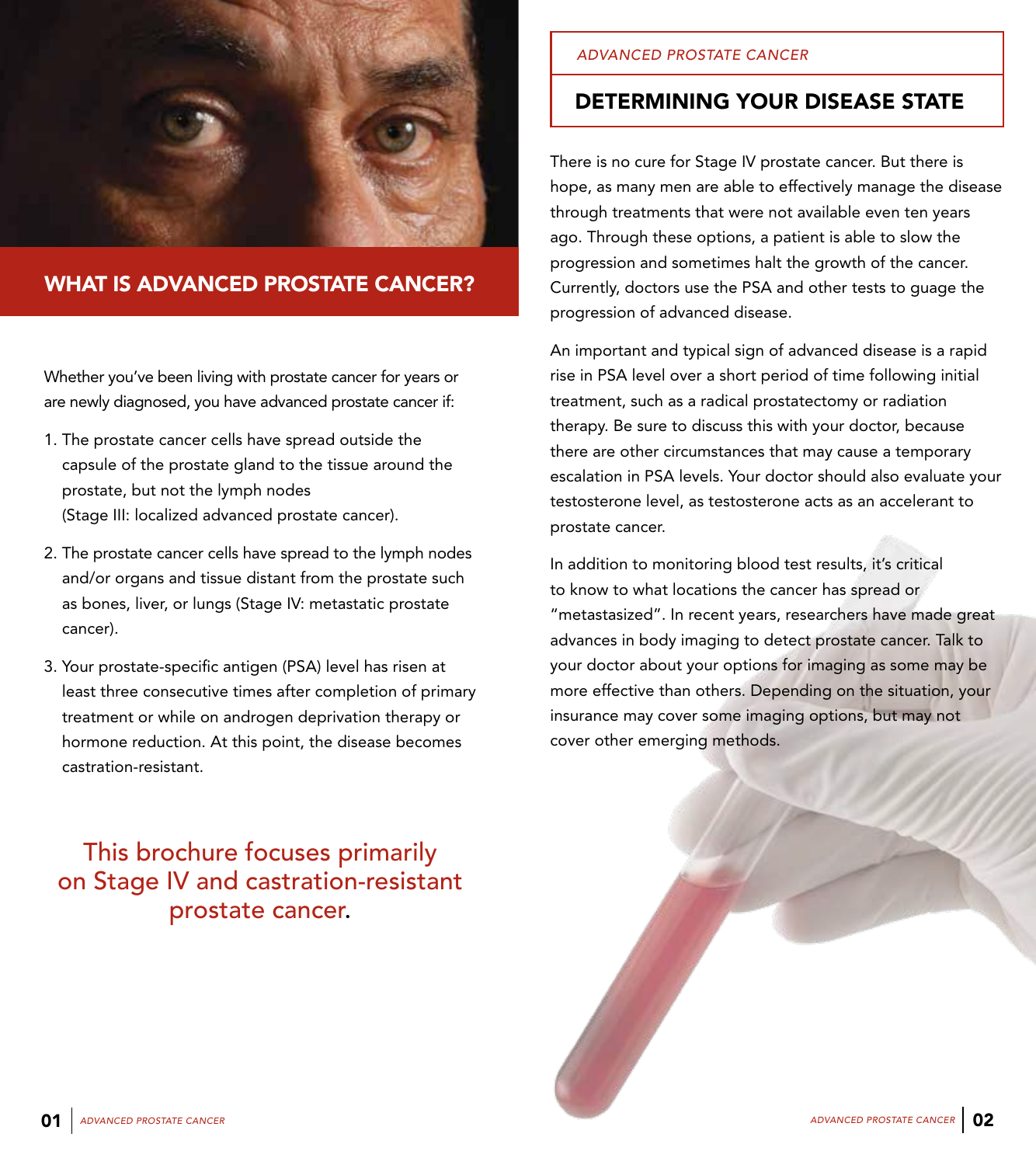## DETERMINING YOUR DISEASE STATE

|                                                                                                                           | <b>TYPICAL</b><br><b>RESULT</b>                     | <b>STAGE</b>                             |
|---------------------------------------------------------------------------------------------------------------------------|-----------------------------------------------------|------------------------------------------|
| <b>Initial Diagnosis</b>                                                                                                  | <b>Rising PSA</b>                                   | <b>Early Stage</b><br>Stage I            |
| <b>Initial Treatment</b><br>(surgery and/<br>or radiation                                                                 | Sharp drop in<br>PSA (could drop<br>to zero)        | <b>Early Stage</b><br>Stage I            |
| <b>Treatment Failure</b>                                                                                                  | <b>Gradual rise</b><br>in PSA                       | <b>Early Stage</b><br>Stage II           |
| Hormone Therapy<br>(injections)                                                                                           | Drop in PSA                                         | <b>Early Stage</b><br>Stage II           |
| <b>Treatment Failure</b>                                                                                                  | Sharp increase<br>in PSA                            | Middle Stages<br>Stage III               |
| Secondary<br>Hormone Therapy<br>(emerging<br>treatments, taken<br>in addition to<br>hormone shots, or<br>clinical trials) | Moderate<br>drop in<br><b>PSA</b>                   | <b>Middle Stages</b><br>Stage III        |
| Treatment<br>Failure                                                                                                      | Sharp increas <mark>e</mark><br>in PSA              | <b>Advanced Stage</b><br>Stage IV        |
| <b>Treatment</b><br>(radiation,<br>immunotherapy,<br>chemotherapy, or<br>clinical trials)                                 | Small to<br>moderate<br>drop in PSA                 | <b>Advanced Stage</b><br>Stage IV        |
| <b>Treatment</b><br>Failure                                                                                               | Sharp increase<br>in PSA                            | <b>Advanced Stage</b><br><b>Stage IV</b> |
| <b>Treatment</b><br>(options not<br>tried in previous<br>steps or clinical<br>trials)                                     | <b>Possible</b><br>lowering of<br><b>PSA</b> levels | <b>Advanced Stage</b><br><b>Stage IV</b> |
| <b>Treatment</b><br>Failure                                                                                               | Sharp increase<br>in PSA                            | <b>Advanced Stage</b><br><b>Stage IV</b> |

## IDENTIFYING TREATMENT OPTIONS

## HORMONE THERAPY

Hormone therapy, also called androgen deprivation therapy (ADT), is a prostate cancer treatment that alters the body's hormone balance to prevent cancer from growing. Hormone therapies can't kill prostate cancer, but they can improve quality of life and extend survival.

Hormone therapy is most often used when surgery is not an option, in conjunction with primary treatment if the cancer is labeled aggressive or "high risk", or if the cancer returns after initial treatment such as surgery or radiation therapy.

Orchiectomy, a procedure in which the testicles (which make 90 percent of the body's testesterone) are removed, is an option for men who prefer a one-time, low-cost procedure. However, the operation is permanent and irreversible.

There are several types of hormone therapies, including LHRH agonists, LHRH antagonists, anti-androgens, inhibitors, and blockers.

### LHRH Agonists

Luteinizing hormone-releasing hormone (LHRH) is a key hormone released into the body prior to the production of testosterone. Blocking the release of LHRH with the use of LHRH therapies is the most common hormone therapy used on prostate cancer patients. Drugs in this class include Lupron®, Zoladex®, Trelstar®, and Eligard®. They are administered as regular shots in intervals ranging from once per month to once per year. LHRH agonists cause what is known as a "flare" reaction – a rise in testosterone during the first several weeks following a shot before the drug starts to take action.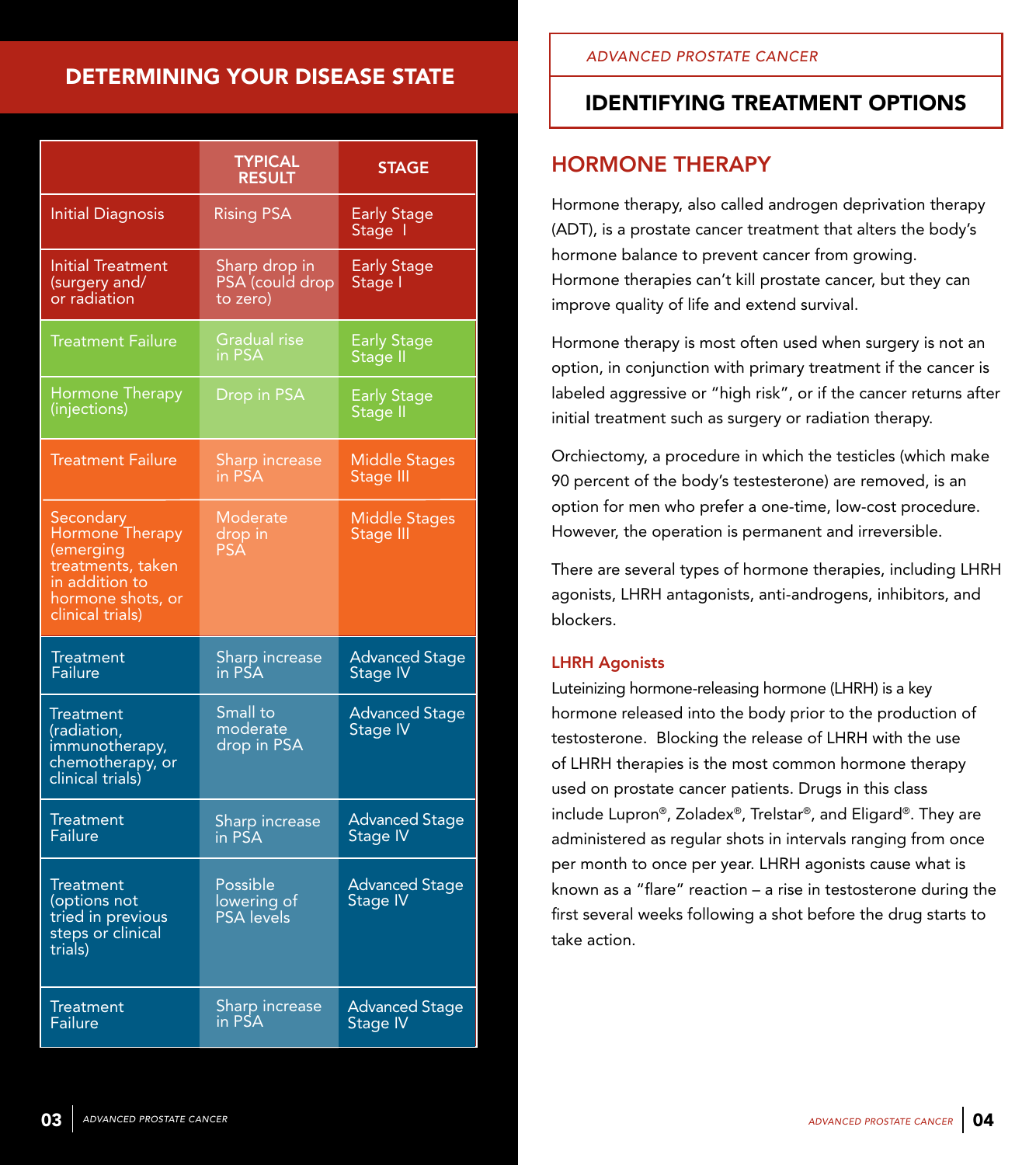#### LHRH Antagonists

Antagonist medications are a newer class of drugs that can block LHRH from stimulating testosterone production without causing a testosterone flare (which can cause a temporary additional rise in PSA). This class includes Firmagon® and it's administered as a monthly shot.

#### Anti-Androgens

The testosterone flare associated with LHRH drugs can be prevented with anti-androgens such as flutamide, Casodex®, and Nilandron®. These drugs can help block the action of testosterone in prostate cancer cells and are almost always used in conjunction with LHRH agonists.

When taken alone, anti-androgens come with positives and negatives. They can cause fewer sexual side effects than LHRH agonists, but they are not as effective as an orchiectomy or LHRH agonists in treating the disease, making them a poor choice on their own for many men with metastatic prostate cancer.

These initial hormone therapies are effective for several years. Inevitably, cells become castration-resistant and grow strong enough that hormone therapies have a lessening effect on the cancer. However, a number of "secondary" inhibitor and blocker hormone therapies can be used to slow the spread of the disease.

Recent study results show that adding Zytiga® (an inhibitor discussed in the next section) or the chemotherapy drug Taxotere® to initial hormone therapy in men with newlydiagnosed metastatic prostate cancer may improve outcomes.

#### Inhibitors and Blockers

Even with hormone injections, your cancer may progress to the point where the adrenal glands or prostate cancer cells themselves produce androgens that fuel the cancer's growth. This is when the disease becomes castration-resistant and stronger treatments need to be added to a regimen of injected



*There are other treatments in the pipeline for castration-resistant prostate cancer patients.* 

hormone therapies. New hormonal medications that inhibit the synthesis of androgen, such as Zytiga, and block androgen receptor signaling, such as Xtandi®, received FDA approval with the help of federal research funding supported by ZERO - The End of Prostate Cancer. Each of these drugs is for men with metastatic castration-resistant prostate cancer.

About 10 percent of the body's testosterone is created by the adrenal glands, and few therapies focus on shutting down this production until it becomes absolutely necessary to rid the body of all testosterone. Zytiga is used in combination with steroids to shut down the adrenal glands while avoiding the adverse effects of chemotherapy. As previously mentioned, recent study results suggest a benefit to adding Zytiga to initial hormone therapy for men with newly-diagnosed metastatic disease.

Xtandi blocks androgen receptors to slow the production of testosterone without the use of a steroid.

There are other treatments in the pipeline for castration-resistant prostate cancer patients. See page 12 for more information on current clinical trials.

Side effects of hormone therapies include:

- Breast pain or enlargement
- Cardiovascular events
- Cholesterol level changes
- Erectile dysfunction/lower libido
- Diarrhea and/or constipation
- Increase in belly fat
- Increased risk of osteoporosis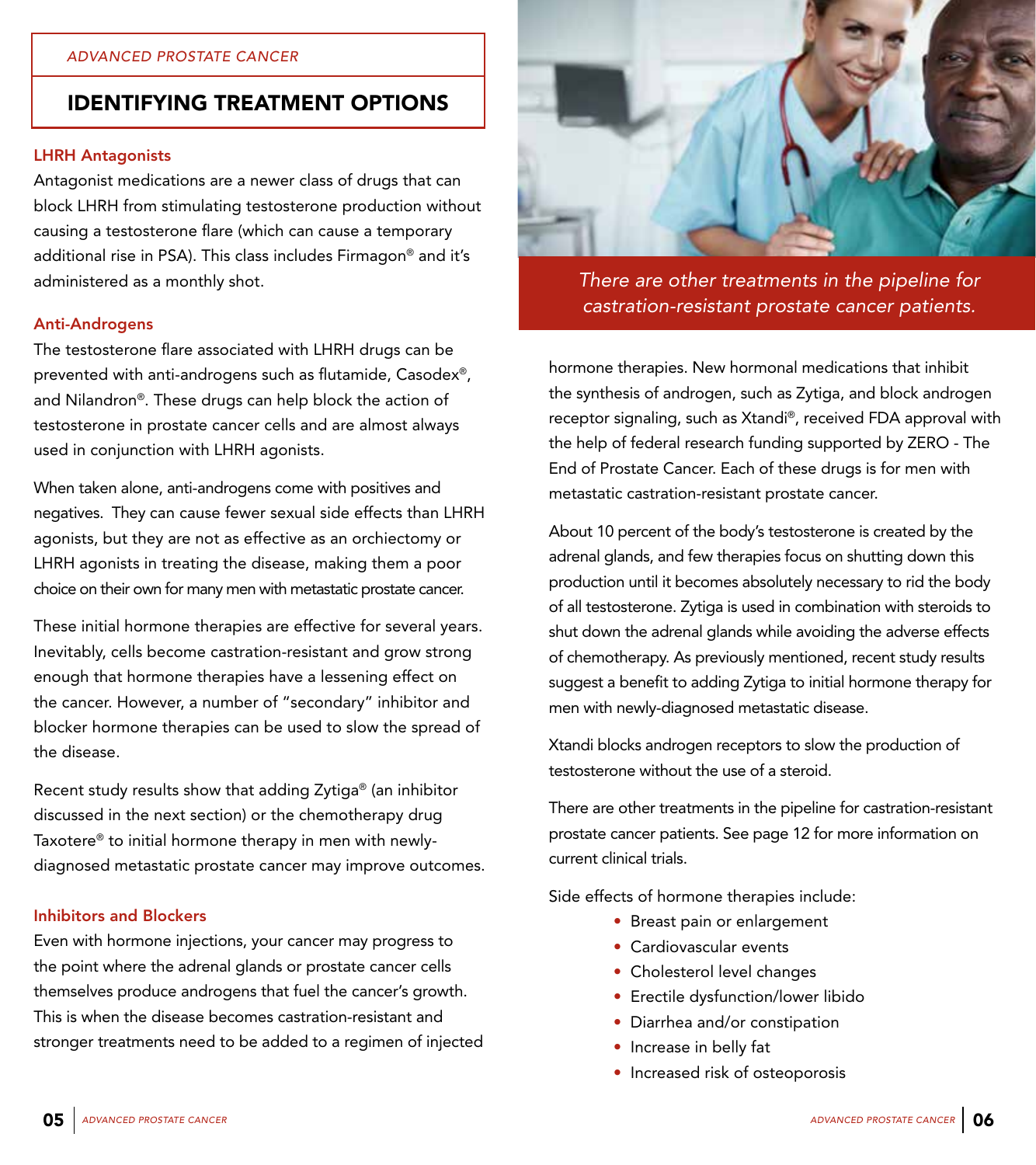| <b>TYPE OF</b><br><b>HORMONE</b><br><b>THERAPY</b> | <b>WHAT IT</b><br><b>DOES</b>                                                             | <b>EXAMPLES</b>                                       |
|----------------------------------------------------|-------------------------------------------------------------------------------------------|-------------------------------------------------------|
| Anti-Androgens                                     | Disrupts the<br>interaction of<br>testosterone<br>with cancer cells                       | Flutamide,<br>Casodex,<br>Nilandron                   |
| Luteinizing<br>Hormone<br><b>Treatment</b>         | Shuts down<br>luteinizing<br>hormones<br>that signal the<br>production of<br>testosterone | Lupron,<br>Zoladex,<br>Eligard,<br>Firmagon           |
| <b>Inhibitors</b>                                  | <b>Blocks enzymes</b><br>and/or proteins<br>from making<br>testosterone                   | Zytiga,<br>Xtandi and<br>others in<br>clinical trials |

*No prostate cancer is the same, and there are many different hormone treatments. Talk to your doctor about which one may be best for you.*



## IDENTIFYING TREATMENT OPTIONS

### RADIATION

Radiation therapy, also called radiotherapy, targets the prostate and specific sites where the cancer has metastasized. It can be used alone or in combination with hormone therapy, chemotherapy, and immunotherapy.

Prostate cancer often spreads to the bones when it progresses. External radiation can be delivered to the affected bone or single area of treatment and can be administered as a series of treatments. Although this type of therapy will not eliminate all cancer cells, it can relieve bone pain and slow the growth of the cancer. It can take up to several weeks after treatment for pain to decrease.

If several areas of the skeletal system are affected and are causing pain, radiation can be administered to the blood stream by injection. Some forms of radiation work like calcium and are absorbed by the bones, most often where there is high bone density. Xofigo<sup>®</sup> is a new treatment in radioactive medicine for patients with metastatic castration-resistant prostate cancer that works through an intravenous (IV) injection to bring small doses of radiation to the cancer cells in the bone. It uses alpha particles that cause less damage to healthy tissue during treatment while slowing progression and giving some relief to bone pain for a certain length of time.

Targeted radiotherapy is improving in its ability to hit the cancer while leaving healthy tissue alone. See the "Learn" section of the zerocancer.org website for more information about radiotherapy.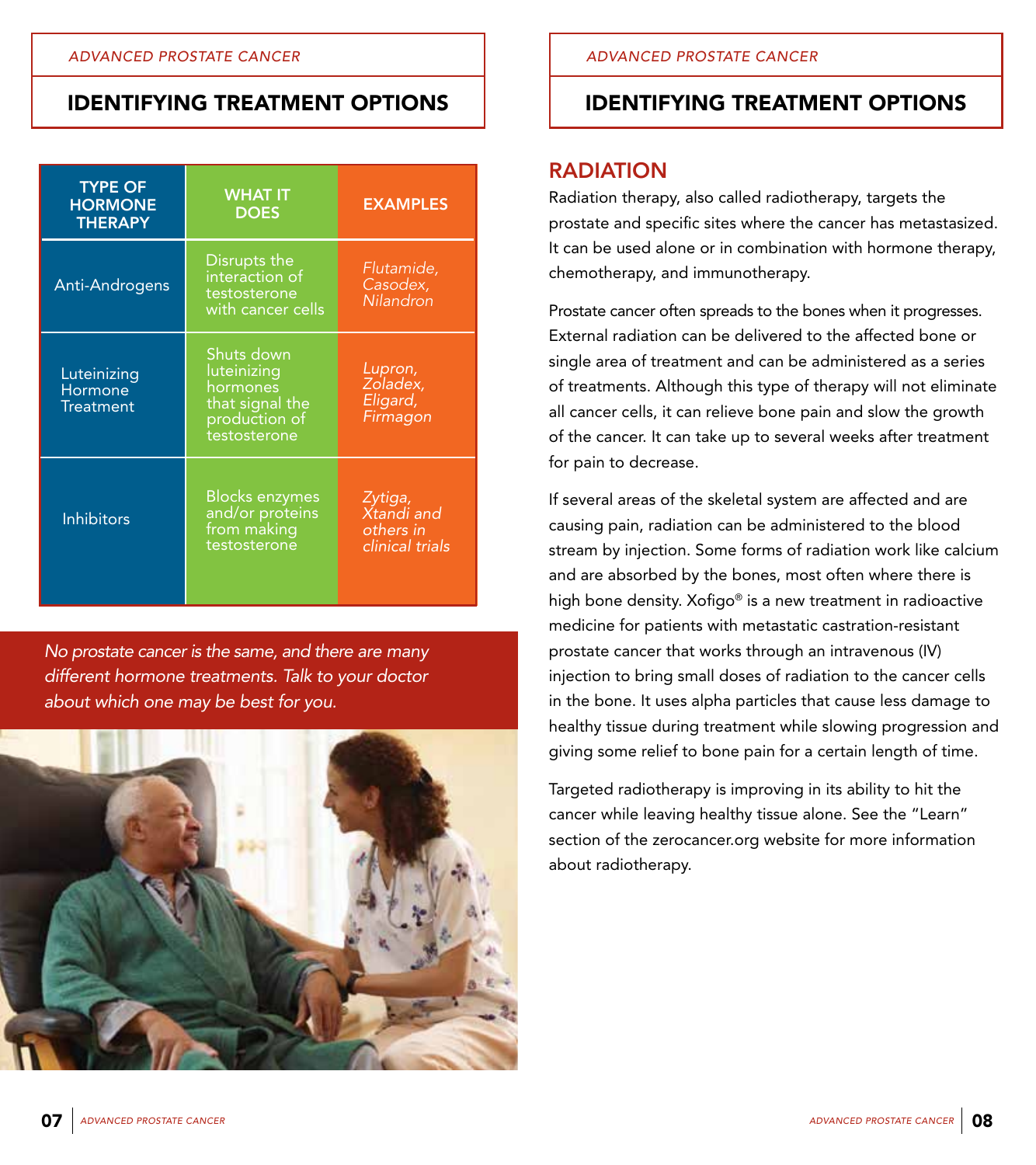#### Immunotherapy

Unlike vaccines against infections like measles or mumps, immunotherapy is designed not to *prevent* but to *treat*  prostate cancer by using the patient's own immune system to fight advanced disease when it becomes castration-resistant.

Currently, there is only one FDA-approved immunotherapy for prostate cancer: Provenge®. It is designed to activate a man's immune cells to best identify prostate cancer cells as abnormal or invader cells in the body. Most prostate cancer cells contain phosphates, which the immunotherapy recognizes and commands the body to attack. The process involves extracting white blood cells from the body and "training" them in a lab to destroy prostate cancer cells. The newly "trained" cells are then injected back into the body a few days later. Since the original cells are from the patient, there is little chance of the body rejecting the therapy. While Provenge can extend the lives of all men, new data suggest that Provenge may be especially effective for African-American men.

Another immunotherapy currently in clinical trials is PROSTVAC. It uses a virus that has been genetically modified to contain PSA, prompting the patient's immune system to respond to the virus and begin to recognize and destroy cancer cells containing PSA. Additionally, some early-phase trials are examining the use of immune checkpoint inhibitors in prostate cancer. Immune checkpoint inhibitors, which are already widely used in many other cancers, work by targeting the molecules on certain immune cells that act as "off switches" to those cells in order to boost immune response.



#### **Chemotherapy**

Chemotherapy is typically employed only after all other treatments have failed to manage the progression of the disease. Recent advancements offer new drugs for extending the lives of patients with advanced prostate cancer.

The most widely used and most effective chemotherapy option for advanced prostate cancer patients is Taxotere®. It is administered as an infusion every three weeks over 10 days. Some patients report results within the first three treatments. Another chemotherapy drug, Jevtana®, can be used in combination with prednisone following Taxotere.

Chemotherapy treatments are often administered as part of a regimen to help make the best impact on the cancer while leaving the body time to recover from side effects, which can sometimes be significant.

As previously mentioned, clinical trial results suggest that Taxotere can significantly improve outcomes for men with advanced prostate cancer when added to initial hormone therapy. Visit the "Learn" section of zerocancer.org for more information on these trial results.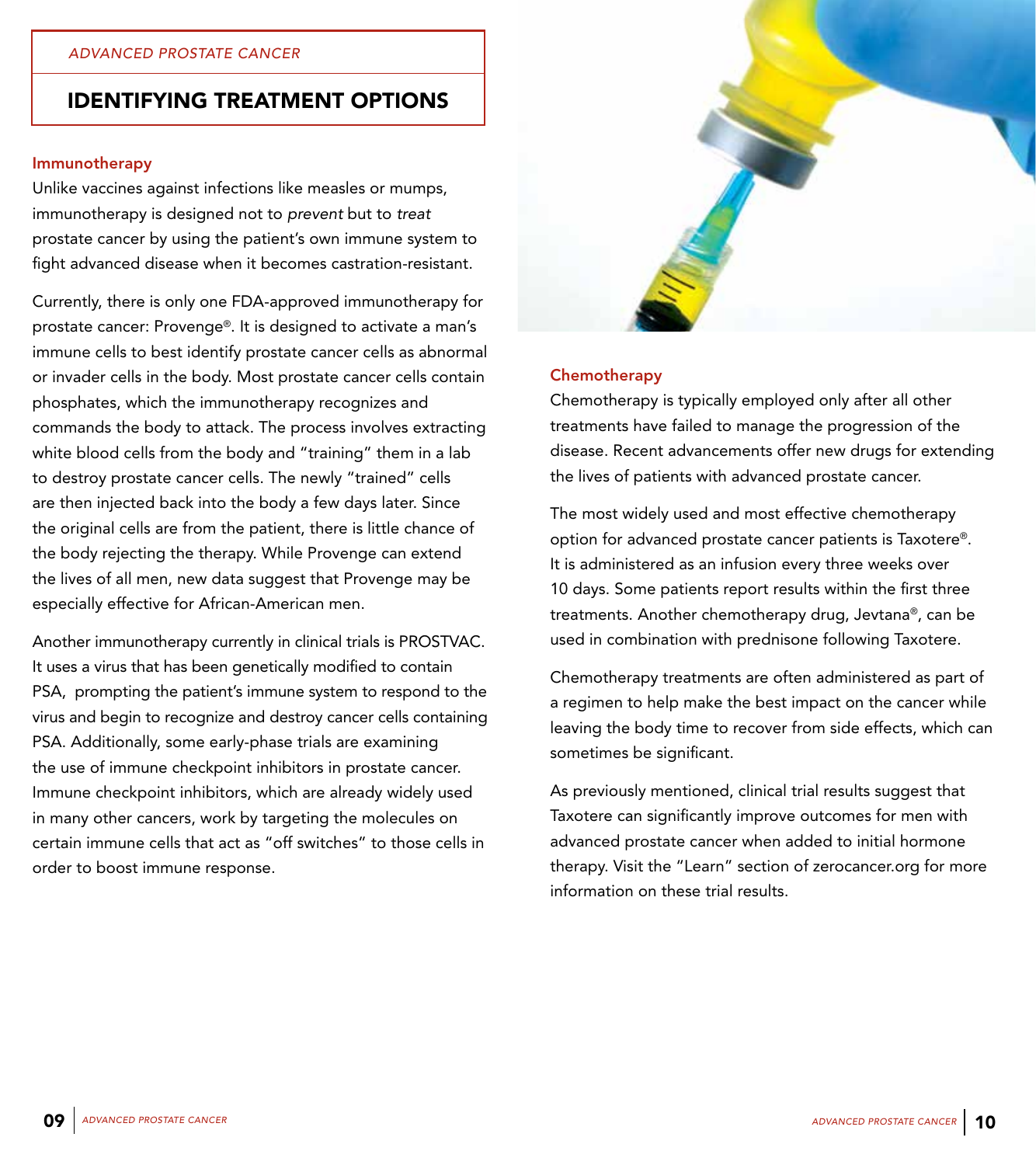#### Bone Health

Once prostate cancer spreads to the bone, it becomes very painful, but there is hope through treatment. In fact, there are treatments that fight prostate cancer progression to the skeletal system that were not available even a few years ago.

Xgeva® and Zometa® are drugs that stop proteins from signaling bone removal within the skeletal system, and are for patients with bone metastases from solid prostate cancer tumors. The body naturally destroys old bone material while making new bone material. These drugs slow the process of destroying bone material and interrupt skeletal damage to the bones caused by spreading prostate cancer cells.

Xofigo, previously addressed in the radiation section, delivers small doses of radiation to impacted areas in the skeletal system to relieve pain and slow disease progression.



## CLINICAL TRIAL OPTIONS

Thousands of men across the U.S. suffer from the difficult effects of prostate cancer and often undergo treatment that does not produce optimal results. If you have prostate cancer, you may feel that your treatment options are limited and you may not know what to do next.

Joining a clinical trial may offer a new avenue of hope. It could prolong your life, improve your health, and enable you to enjoy more quality time with your loved ones.

Here are some currently recruiting clinical trials for men with advanced prostate cancer:



ARAMIS Trial (ODM-201) – For men with high-risk, non-metastatic, castration-resistant prostate cancer.



ATLAS Trial (Apalutamide) - For men with high-risk, localized or locally-advanced prostate cancer.



S1216 Trial (TAK-700) – For men with newly-diag nosed metastatic, hormone-sensitive prostate cancer.



**TRITON3 Trial (Rucaparib)** – For men with metastatic, castration-resistant prostate cancer who also have a BRCA1/2 or ATM gene mutation.



 VIABLE Trial (DCVAC) – For men with metastatic, castration-resistant prostate cancer who have not yet received chemotherapy.

Visit www.clinicaltrials.gov as a resource for all approved clinical trials.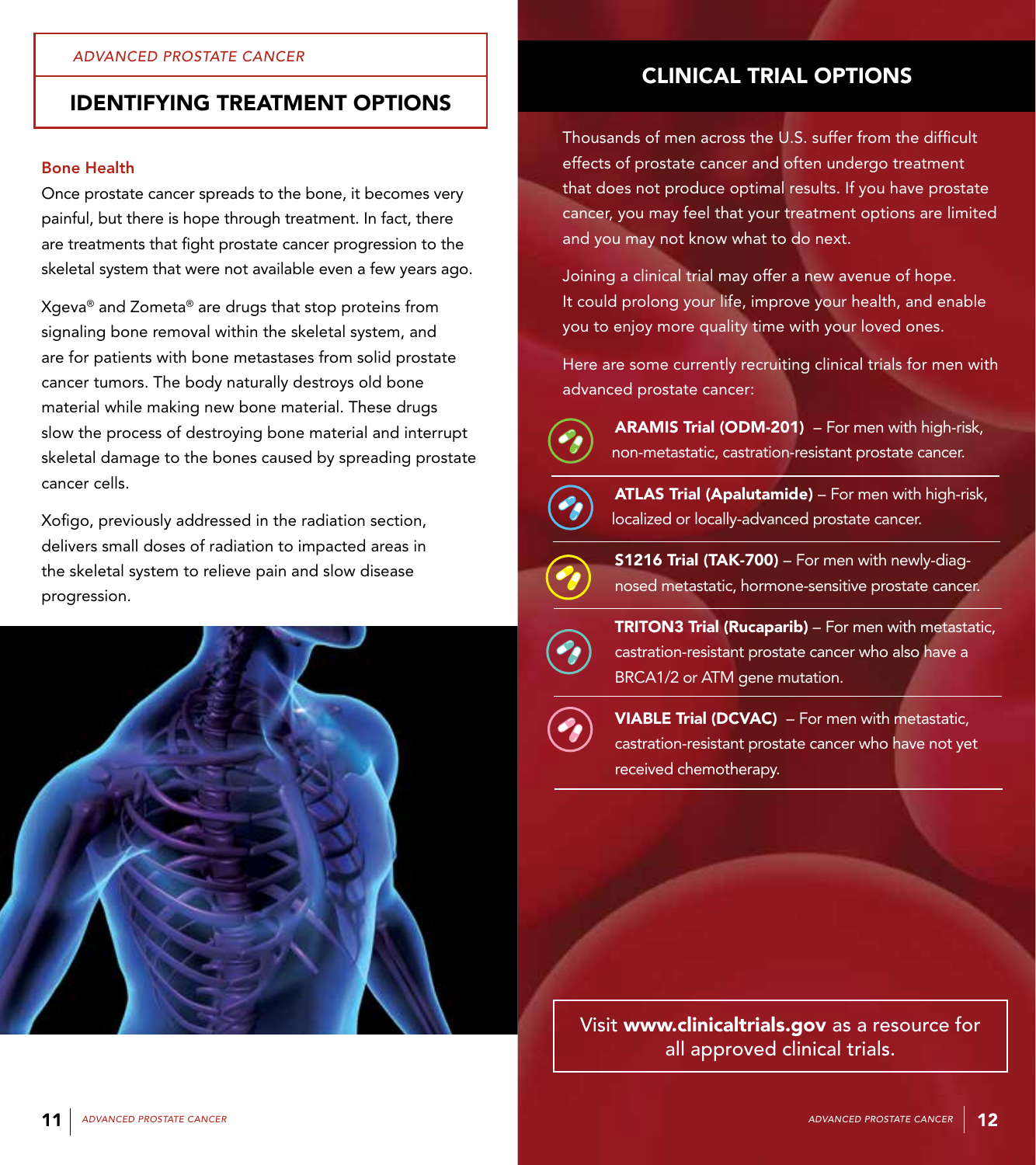## MANAGING SIDE EFFECTS

| <b>TREATMENT</b>                         | WHAT IT<br>DOES                                                                                       | <b>POSSIBLE</b><br><b>SIDE EFFECTS</b>                                                                                   |
|------------------------------------------|-------------------------------------------------------------------------------------------------------|--------------------------------------------------------------------------------------------------------------------------|
| Hormone<br>Therapy                       | <b>Minimizes</b><br>presence of<br>androgens which<br>fuel prostate<br>cancer growth                  | Erectile<br>dysfunction (ED),<br>hot flashes, bone<br>loss, and cardio-<br>vascular events                               |
| Radiation                                | Slows prostate<br>cancer cell<br>growth by<br>targeting cells<br>externally or by<br>injection        | ED, incontinence,<br>diarrhea, rectal<br>bleeding and<br>discomfort<br>during urination<br>and bowl<br>movement          |
| Immunotherapy                            | Changes the<br>body's immune<br>system to kill<br>cancer cells                                        | Fever, chills,<br>fatigue, and joint<br>or body ache                                                                     |
| <b>Bone-related</b><br><b>Treatments</b> | Inhibits bone loss<br>and fractures and<br>relieves pain from<br>prostate cancer<br>in the bone       | Tiredness,<br>diarrhea.<br>nausea, and<br>weakness                                                                       |
| Chemotherapy                             | Targets cancer<br>cells that grow<br>quickly including<br>cancer cells<br>metastasized<br>to the bone | Hair loss, fragile<br>bones, nausea<br>and nervous<br>system disorders<br>like confusion,<br>depression, or<br>headaches |

#### *ADVANCED PROSTATE CANCER*

### MANAGING SIDE EFFECTS

#### Minimizing Pain

You can support your own fight against cancer by taking steps to minimize pain. Reducing pain levels makes it easier to think clearly and reduces stress, especially during a treatment regimen. It also reduces the burden on loved ones. Talk to your doctor about pain management, which can include medications, physical therapy, or alternative therapies like acupuncture.

#### Managing Incontinence

Some patients may already have experience with incontinence as a result of primary treatment like surgery. Incontinence associated with advanced prostate cancer is fairly common with radiation treatment. Kegel exercises help strengthen the muscles in the pelvic floor to combat incontience.

Additionally, absorbent products, penile clamps, and catheter devices can help you mitigate this side effect. Another solution is a device called a "male sling", which can be used to support the urethra through minimally – invasive surgery. Finally, patients with moderate to high incontinence may wish to consider surgically implanting a urinary sphincter that permits voiding to empty the bladder.

#### Gaining Intimacy

A common side effect of hormone therapy is the loss of libido. For many, a healthy sex life is important, but depending on your treatment history, solving this issue may be difficult. Medications such as erectile dysfunction (ED) drugs help relax the penis, enabling blood to rush in and an erection to occur.

For difficult cases of ED, a penile implant can be inserted by surgical procedure to put the penis in a permanent semirigid state. Another option is an inflatable prosthesis that uses a squeeze-activated pump.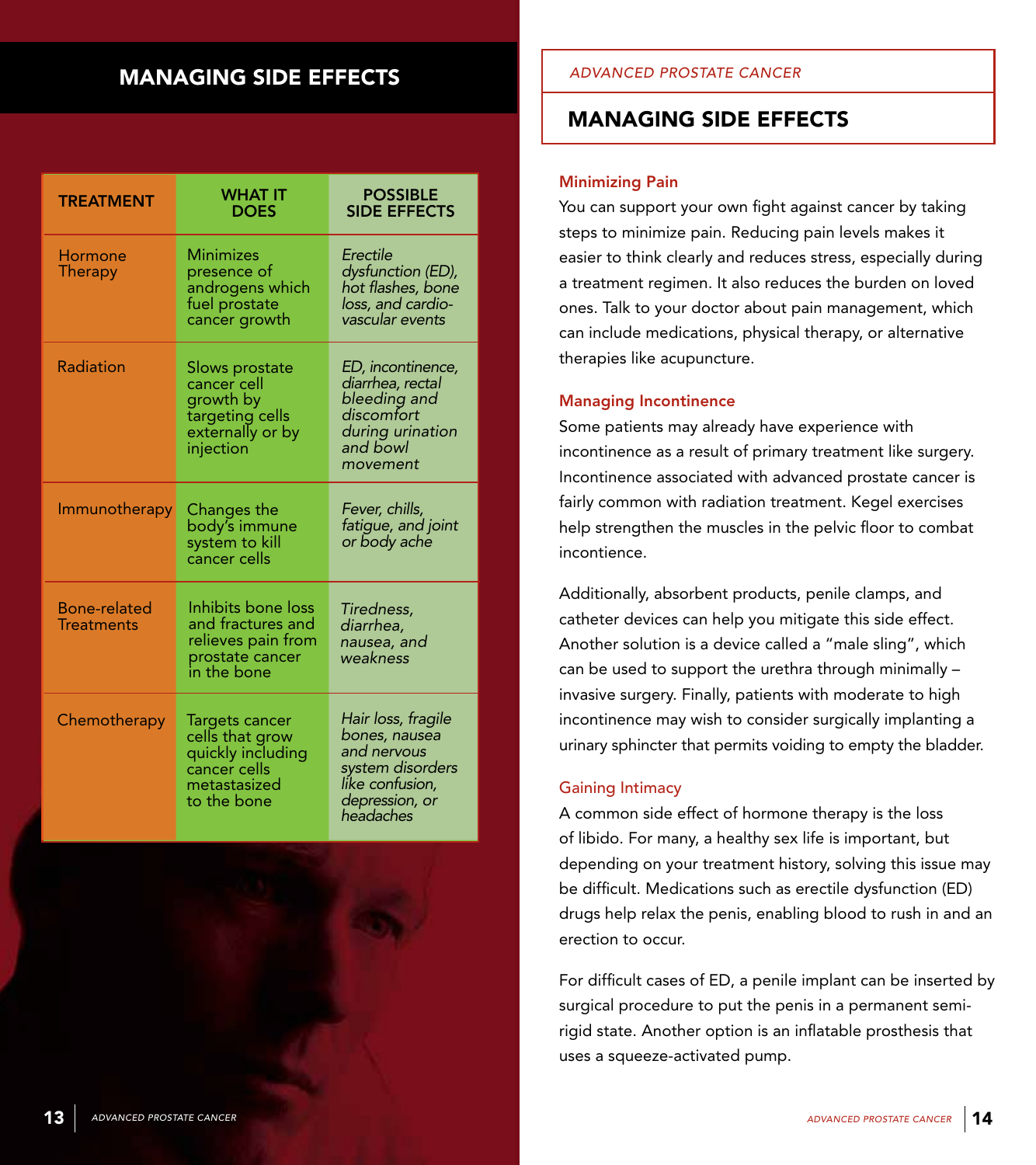#### *ADVANCED PROSTATE CANCER*

### **NUTRITION**

Studies continue to show a link between prostate cancer and diet. These studies indicate that men who wish to reduce their risk of prostate cancer, as well as men who have already been diagnosed with prostate cancer, may benefit from changing their diet as part of their treatment regimen.



#### *ADVANCED PROSTATE CANCER*

### **NUTRITION**

Specifically, following these dietary principles may be helpful:

- 1. If it's heart healthy, chances are it's also prostate healthy.
- 2. Reduce animal fat. Studies show that excess fat. primarily red meat and high-fat dairy, stimulates prostate cancer growth.
- **3.** Avoid trans fatty acids in foods like margarines and fried and baked foods.
- 4. Increase intake of fresh fish with omega-3 fatty acids, especially cold-water fish like salmon, sardines, and trout. Avoid fried fish.
- **5.** Significantly increase fresh fruits and vegetables. Studies show colorful fruits and vegetables, as well as some nuts and seeds, contain powerful anticancer nutrients. Cruciferous vegetables (cabbage, broccoli, and cauliflower) are protective against cancer. Also, red grapes and products made from red grapes contain flavonoids that inhibit cancer cells.
- **6.** Consume the recommended amount of calcium. Talk to you doctor about the correct amount for you.
- 7. Add pomegranate juice to your diet. Studies show it may directly reduce PSA.
- 8. If you take dietary supplements, choose wisely. Discuss all supplements you take with your doctor.
- 9. Tomatoes, especially tomato products, are rich in lycopene, which is a powerful anticancer substance.
- **10.** Drink green tea several times per week.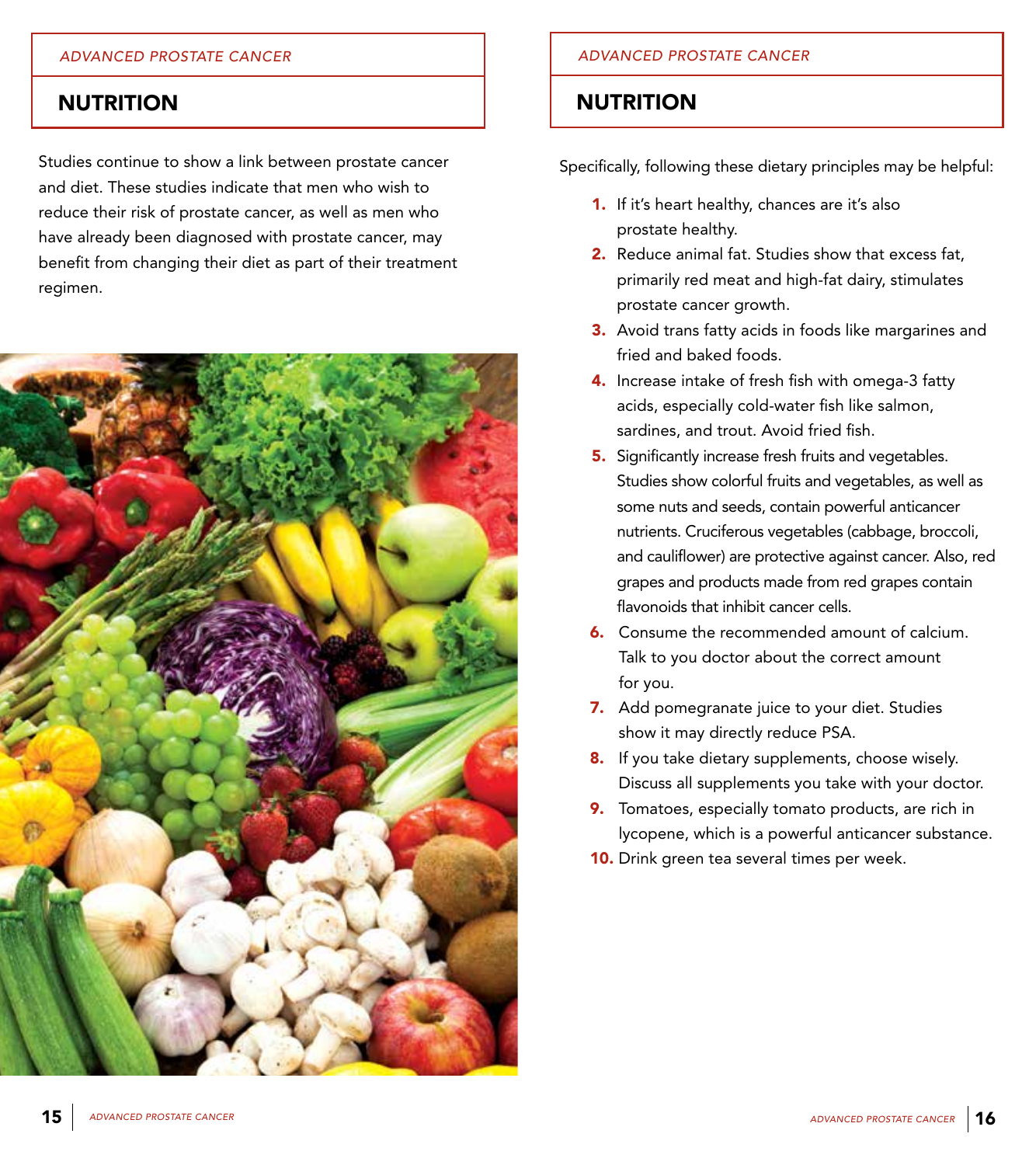- 1. What are the results of my blood work, biopsy, and imaging?
- 2. What do my current PSA and testosterone levels indicate about my current treatment? How often should we recheck these levels?
- **3.** What criteria do you use to determine treatments?
- 4. What treatment are you recommending?
- **5.** When do you recommend we start treatment?
- **6.** What kind of results can I expect from this treatment?
- 7. What are the chances the cancer responds to this treatment?
- 8. How much time does it take before I can start to see results from the treatment?
- **9.** What are the risks and side effects of this treatment?
- 10. How do you recommended I manage my side effects?
- 11. Do you recommend any lifestyle changes? Changes in diet? Exercise?
- 12. Do you recommend any supplements?
- 13. How can my loved ones help?
- 14. Are there any clinical trials that may also be options to consider?
- **15.** What other doctors should I include in the treatment decision-making process? Is it time to talk to an oncologist or get an opinion from a second oncologist?

## STAY INFORMED

To find out more about prostate cancer, please visit our website at www.zerocancer.org and click on "Learn." ZERO has online videos, links, and news items about advanced prostate cancer. We also distribute a free electronic newsletter for up-to-the-minute news on treatments, clinical trials, and breakthrough research.

## ABOUT ZERO



ZERO — The End of Prostate Cancer is the leading national nonprofit with the mission to end prostate cancer. ZERO advances research, improves the lives of men and families, and inspires action. We're building Generation ZERO, the first generation of men free from prostate cancer, through our national run/walk series, education and patient support programs, and grassroots advocacy. ZERO is a 501(c)(3) philanthropic organization, accredited by the Better Business Bureau, with regional chapters across the country. We dedicate 84 cents of every dollar to research and programs. For more information, visit www.zerocancer.org.

### *ADVANCED PROSTATE CANCER*

## ABOUT ZERO360 COMPREHENSIVE PATIENT SUPPORT



No man should face prostate cancer alone. Now men don't have to. We offer a free service to help patients make treatment decisions, access financial resources to cover treatment and other needs, and find emotional support. Our team of experienced case managers is ready to help you and your family through your personal prostate cancer journey. Contact us toll-free at 1-844-244-1309 or zerocancer.org/zero360